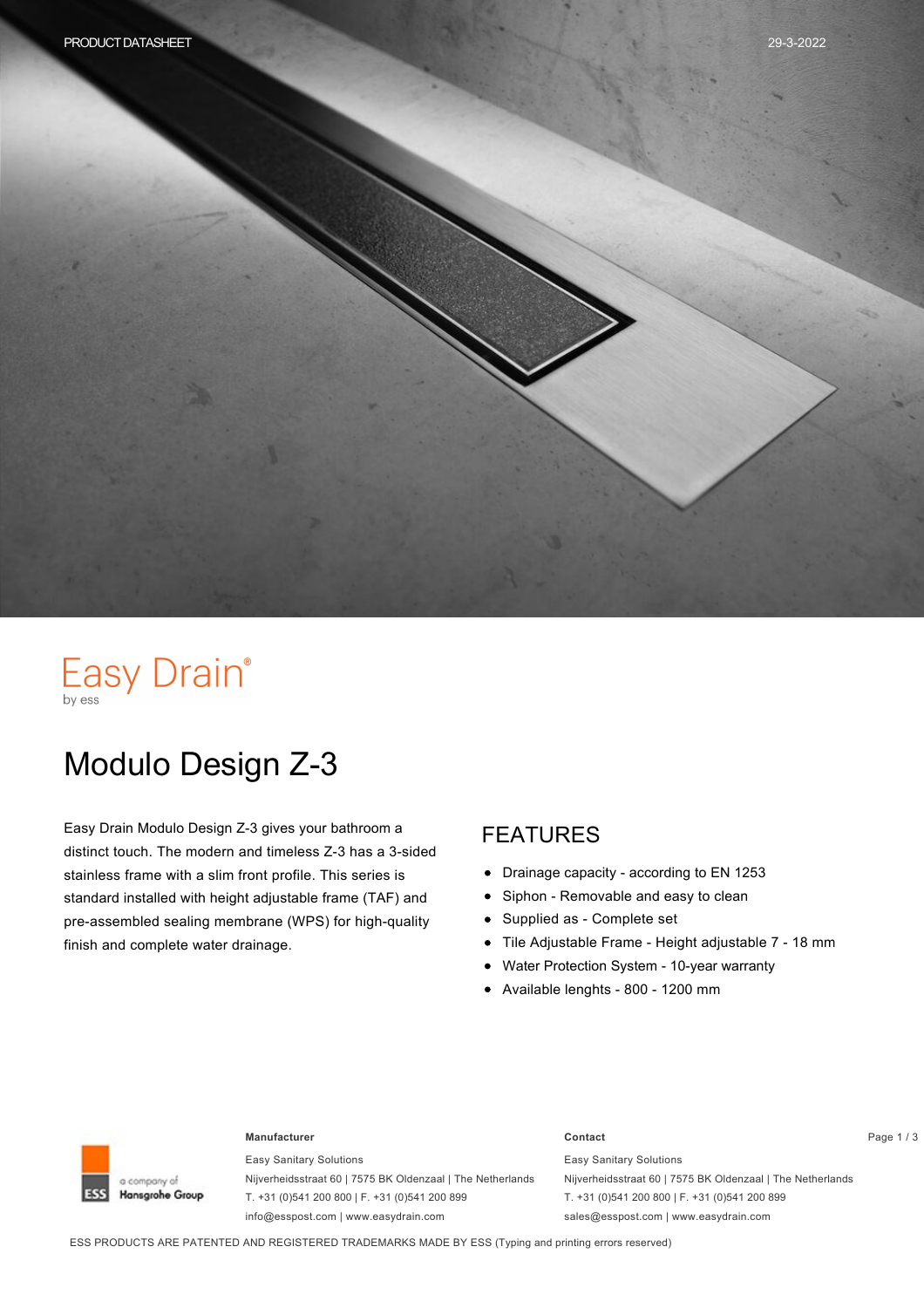## GENERAL

### **INSTALLATION**

| Substrate                                   | Concrete / Sand Cement, Wooden floors, Lewis sheets |
|---------------------------------------------|-----------------------------------------------------|
| Floor finish                                | Tiles / Mosaic, Glass Mosaic, Thin tiles            |
| Height adjustable feet                      | Included                                            |
| Installation option                         | Floor, Wall                                         |
| Outlet                                      | Horizontal                                          |
| Connection (mm)                             | 50 (Global) / 56 (UK)                               |
| Min. installation depth (mm) (built-in set) | 83                                                  |
| Min. installation depth (mm) (incl. grate)  | 90                                                  |

#### DRAINAGE

| Max. drainage capacity entrance (I/min) |  |
|-----------------------------------------|--|
| Max. drainage capacity wall (I/min)     |  |
| Max. drainage capacity (I/min)          |  |

#### **BUILT-IN SET**

| Pre-assembled sealing membrane | Included           |
|--------------------------------|--------------------|
| Siphon features                | Cleanable          |
| Water seal height (mm)         | 50                 |
| Outlet                         | Horizontal         |
| Material siphon                | Polypropylene (PP) |

### **DESIGN**

| Grate finish                   | Tile                           |
|--------------------------------|--------------------------------|
| Grate pattern                  | Zero / Closed                  |
| Grate width (mm)               | 46                             |
| Grate tile insert (mm)         | 12                             |
| Adjustable grate               | <b>No</b>                      |
| Frame type                     | TAF (Tile Adjustable Frame)    |
| <b>TAF Frame material</b>      | Stainless steel (304)          |
| Design frame finish            | <b>Brushed stainless steel</b> |
| Frame width (mm)               | 81                             |
| Wheelchair accessible          | Yes                            |
| <b>Extension set available</b> | <b>No</b>                      |



Easy Sanitary Solutions Nijverheidsstraat 60 | 7575 BK Oldenzaal | The Netherlands T. +31 (0)541 200 800 | F. +31 (0)541 200 899 info@esspost.com | www.easydrain.com

#### **Manufacturer Contact** Page 2 / 3 Easy Sanitary Solutions Nijverheidsstraat 60 | 7575 BK Oldenzaal | The Netherlands

T. +31 (0)541 200 800 | F. +31 (0)541 200 899 sales@esspost.com | www.easydrain.com

ESS PRODUCTS ARE PATENTED AND REGISTERED TRADEMARKS MADE BY ESS (Typing and printing errors reserved)